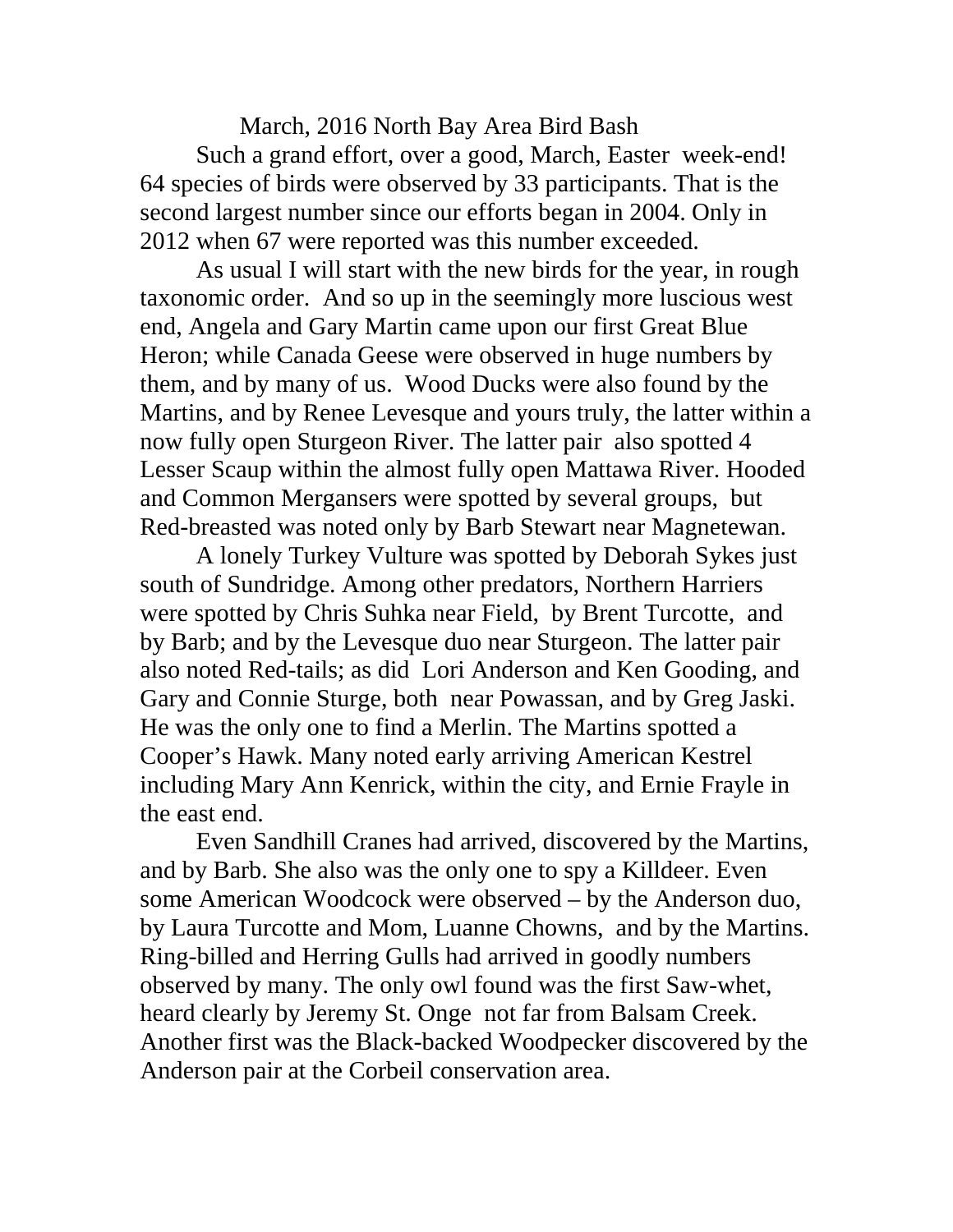A Golden-crowned Kinglet was identified by Greg. A first warbler for the season the Yellow-rumped, was discovered by the Martins in the west end; while the first Song Sparrow was noted by Renee; and by Greg, and by Laura's group. A few Red-winged Blackbirds had arrived , seen by the Sturges, John Levesque, and Therez Violette near Sturgeon Falls. An early Brown-headed Cowbird was noted by Ernie . Two Red Crossbills were found by the Levesque pair near the Mattawa ski hill. And, that covers the many new birds discovered by the group this year.

As to others, we shall continue to follow rough taxonomic order. Three Trumpeter Swans were enjoyed by the Martins and by John Levesque up at the now open part of the West Arm of Lake Nipissing. Of course Mallards were all over the place along with a few Black Ducks. Common Goldeneye were still at various open water spots.

A Northern Goshawk was seen again, this time by Deborah Sykes near Callander. Rough-legs likewise, by the Levesque and by the Anderson pairs, and by John L. Bald Eagles were still being discovered by many participants, including Doug Paterson near the Ottawa River, and by Greg. Ruffed Grouse were still about in fair numbers, noted by Pam and Peter Handley, just north of the city, and others; and the Wild Turkey was seen by Keith Thornborrow near South River, and Barb up near Magnetewan. Rock Pigeons and Mourning Doves were noted by many, including Linda Stoner and Rose McClelland, and by Pam and Peter Handley.

Downy and Hairy Woodpeckers were upon many feeder lists, and Pileateds, likewise. A Northern Shrike was observed by John L. Gray Jays were seen by the Martins, by Keith at South River, and by Brent. Blue Jays were pretty well everywhere, as were the many arriving American Crows and still here, Common Ravens. Horned Larks were spotted by Chris. Black-capped Chickadees were all over the place, and somewhat less so, were Red-breasted Nuthatches. White-breasted were not so common but were seen by a few such as Marc Buchanan, the McKerchers, the Martins, and Deborah. Brown Creepers were spotted by Greg, and by Jeremy.